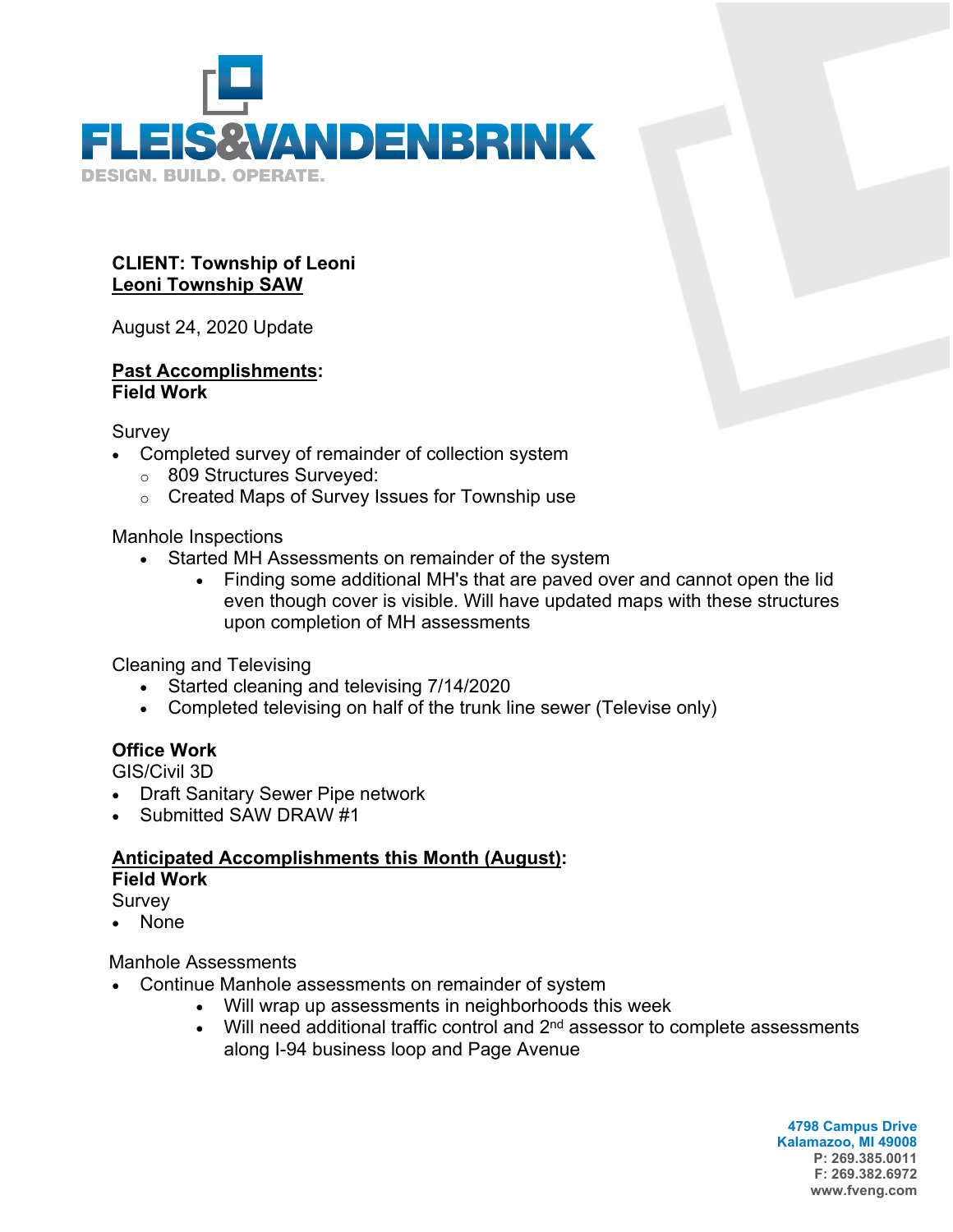Cleaning and Televising

- Complete cleaning and televising of Trunk line Sewer from Dettman Road downstream to Main Lift Station.
	- o Trunk line Sewer Access Issue:
		- Clean Earth needs a six-foot-wide path cleared through the forest, they submitted a quote to complete the work, but need verification of easement
- Start specifications for cleaning and televising remainder of the system.

# **Office Work**

GIS/Civil 3D

Continue Sanitary Sewer Pipe network

# **Anticipated Accomplishments next Month (September):**

**Field Work**

Survey

None

Manhole Assessments

Complete Manhole assessments on remainder of system

Cleaning and Televising

• Start Cleaning and Televising on remainder of system.

# **Office Work**

GIS/Civil 3D

Update Sanitary Sewer Pipe network

#### **Anticipated Accomplishments soon (next few months): Field Work**

Survey

Survey in buried manholes that were not found.

Manholes Assessments

Complete Manhole Assessments on buried manholes

Cleaning and Televising

Complete Cleaning and Televising of remainder of collection system.

### **Office Work**

GIS/Civil 3D

- QA/QC all MH Inspection Data
- Update GIS Base map
- Finalize Sanitary Sewer Pipe network

### **Scope changes/value added to date:**

 Cost savings for combining survey projects (Fallahee Rd Utility Extension and Napoleon Lift Station)

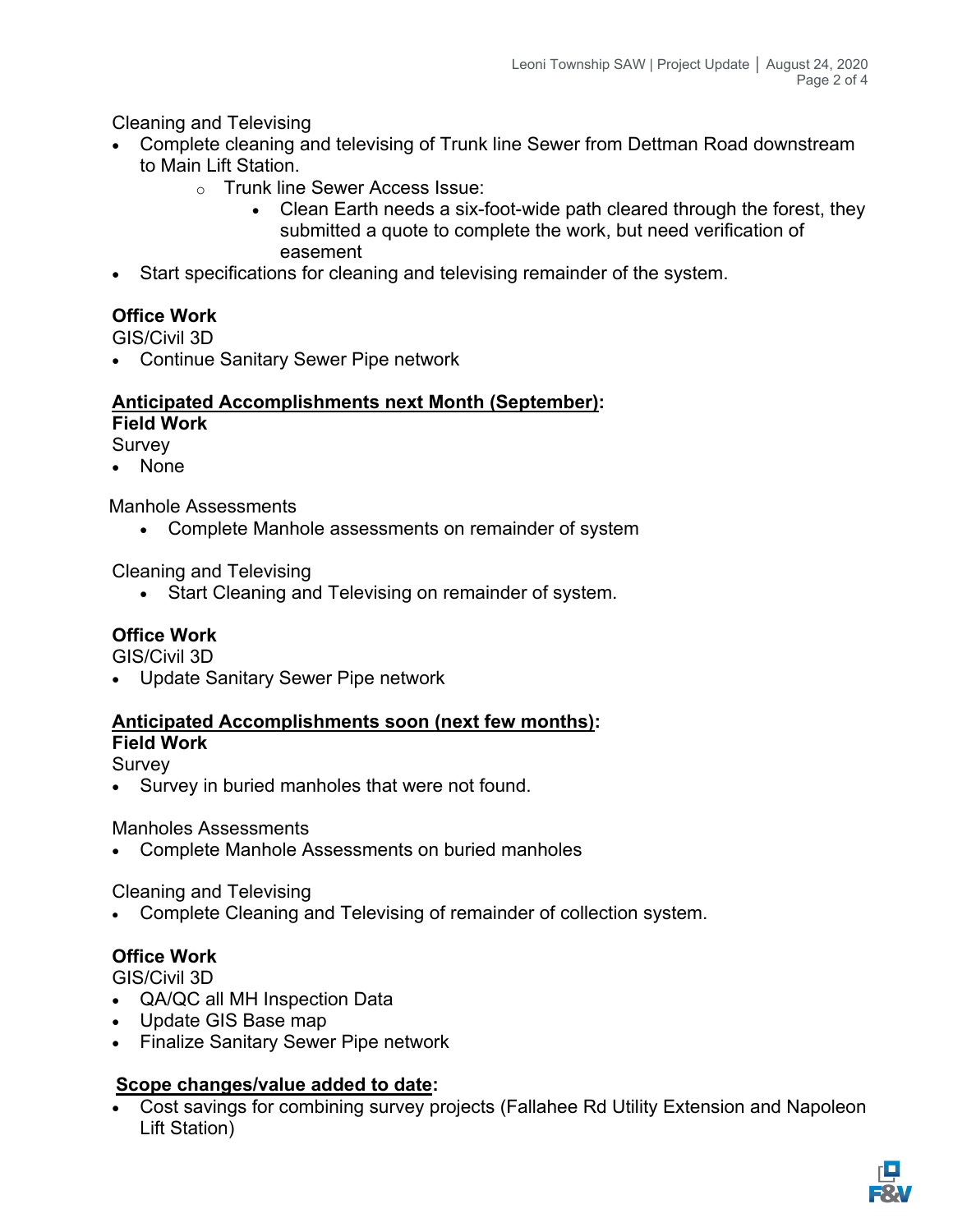### **Budget Status/percent complete (as of 8-2020):**

- 1. Inventory: = \$36,795.00 of \$38,700 (95%)
- 2. Condition Assessment: = \$56,102.78 of \$104,000 (54%)
- 3. Metering/Modeling: \$521.75 of \$75,000 (0.69%)
- 4. GIS Software/Hardware: \$0 of \$2,979
- 5. Cleaning and Televising: = \$3,129 of \$674,000 (0.46%)
- 6. Level of Service: NA
- 7. Training and Certifications NA
- 8. Rate Structure Development \$0 of \$5,000
- 9. Other NA

### **Schedule status/deliverable status:**

- Survey Completed June 19th, 2020
- Manhole Assessments Completed September 14, 2020
	- Tentative to change depending on arrow board status and permits
- CCTV Completed November 27th, 2020

### **Input needed from client or others:**

- 1. Purchasing Vac Truck **COMPLETE**
- 2. Survey other projects while we survey Manholes **COMPLETE**
- 3. Buried and paved over manholes:
- Structures with Survey Issues
	- $\circ$  7 below grade, but dug up enough to survey
	- o 1 buried
	- o 1 possibly buried, not found
	- o 21 paved over under Asphalt
	- o 2 possibly paved over, not found
	- $\circ$  6 survey points not reliable due to heavy foliage

### SAW DRAW #1 **COMPLETE**

- $\theta$  Phone tag with Patrick, working on getting bank account information so SAW DRAW #1 can be signed and submitted for reimbursement
- o Howard will talk to JCDOT about uncovering buried manholes, and making sure structures are accessible.
	- F&V will create maps of all structures that are buried or paved over and need access
- $\circ$  Howard will talk Jeff Snyder to ask where easement information might be located and will start the process of compiling all the easement descriptions.
	- **Priority is the trunk line sewer area.**
	- Once easement descriptions are found, plan will be made regarding clearing/installation of access road, etc.
	- F&V will create maps of locations of probable easements, highlighting parcels, priority of the trunk line sewer area
- o Howard will talk to JCDOT about borrowing or renting and arrow board. Also discuss if a permit is needed.
	- **-** Howard will also start conversations with MDOT about working within R.O.W.